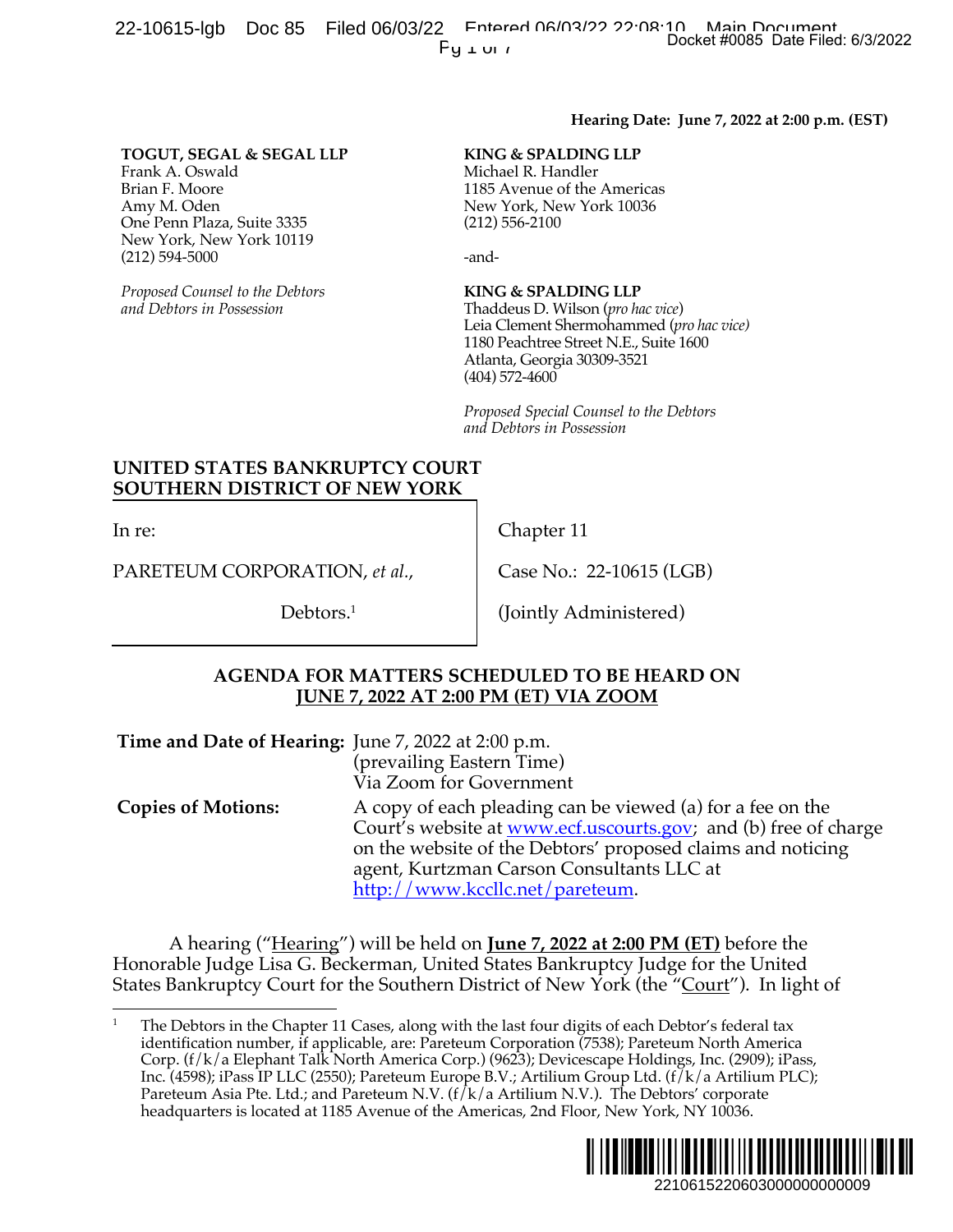22-10615-lgb Doc 85 Filed 06/03/22 Entered 06/03/22 22:08:10 Main Document Pg 2 of 7

the COVID-19 pandemic, the Hearing shall take place via *Zoom for Government*. Those wishing to appear before the Bankruptcy Court at the Hearing must register their appearance by utilizing the Electronic Appearance portal located at the Bankruptcy Court's website: https://ecf.nysb.uscourts.gov/cgi-bin/nysbAppearances.pl. Appearances must be entered no later than June 6, 2022, at 4:00 p.m. (**Prevailing Eastern Time**).

# **I. Uncontested Matters:**

# 1. **Wages and Employee Benefits.**

*Debtors' Motion for Entry of Interim and Final Orders (I) Authorizing, But Not Directing, The Debtors to (A) Pay Prepetition Wages, Salaries, Employee Benefits, Payroll Taxes and Other Compensation and (B) Maintain Employee Compensation and Benefits Programs and Pay Related Administrative Obligations, (II) Authorizing Applicable Banks and Other Financial Institutions to Honor and Process Related Checks and Transfers; and (III) Granting Related Relief* [Docket No. 8].

Objection Deadline: May 31, 2022, at 4:00 P.M.

Responses filed: None.

# Related Documents:

- (a) *Certificate of Service of Claims Agent re: Debtors' Motion for Entry of Interim and Final Orders (I) Authorizing, But Not Directing, The Debtors to (A) Pay Prepetition Wages, Salaries, Employee Benefits, Payroll Taxes and Other Compensation et al.,* [Docket No. 20].
- (b) *Interim Order Signed On 5/18/2022 Re: (I) Authorizing, But Not Directing, The Debtors To (A) Pay Prepetition Wages, Salaries, Employee Benefits, Payroll Taxes and Other Compensation et. al.,* [Docket No. 36].
- (c) *Notice of Hearing with Respect to Final Orders on Certain First Day Motions* [Docket No. 45].
- (d) *Certificate of Mailing of Claims Agent re: Interim & Final First Day Orders, Case Conference Order and Notices of Hearing [Docket No. 59]*

Status: This matter is going forward; a proposed Final Order will be submitted.

# 2. **Cash Management.**

*Debtors' Motion Seeking Entry of Interim and Final Orders (I) Authorizing the Debtors to (A) Continue to Operate their Cash Management System, Including Existing Bank Accounts, (B) Honor Certain Prepetition Obligations Related Thereto, (C) Maintain Existing Bank Accounts and Utilize Existing Business*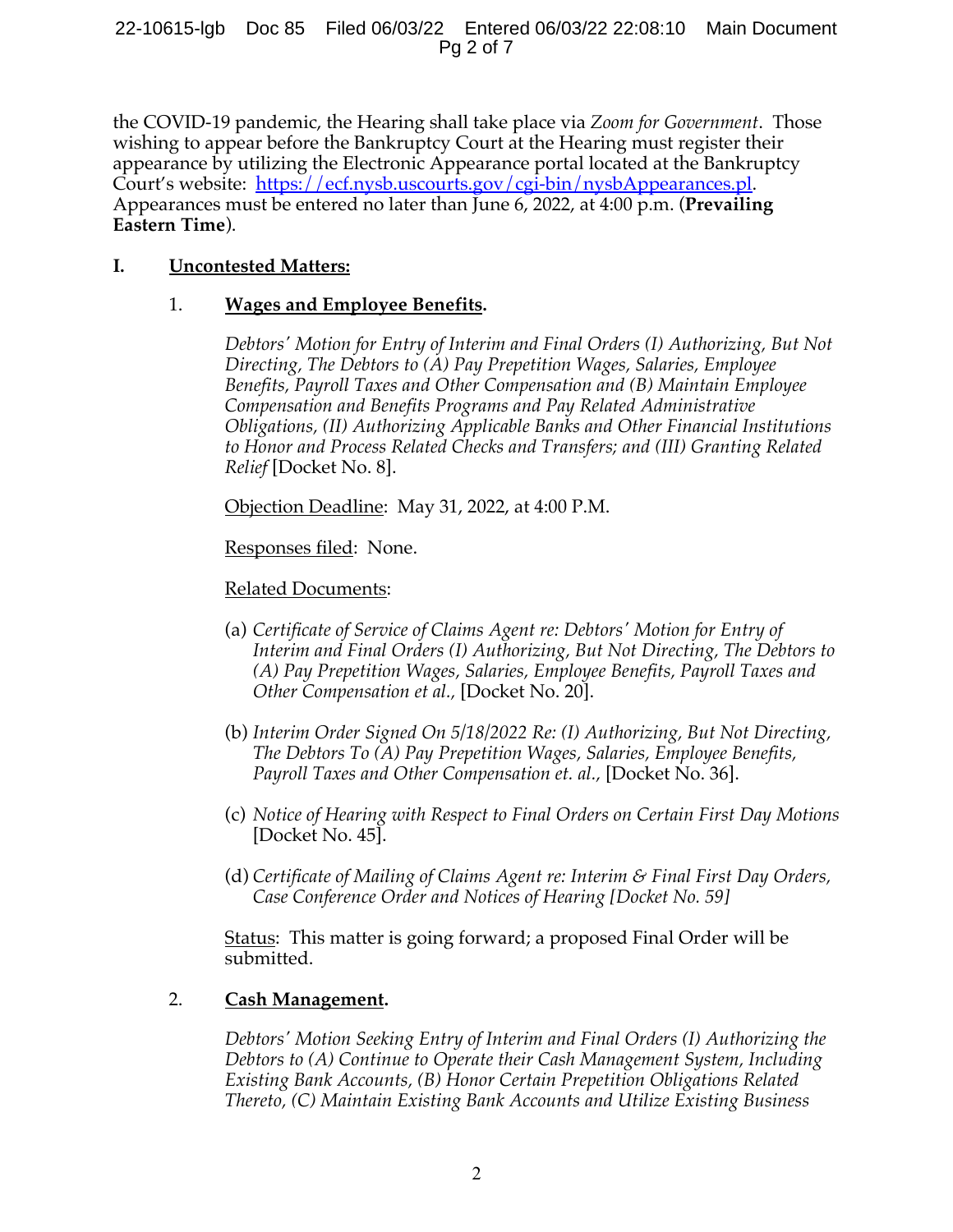## 22-10615-lgb Doc 85 Filed 06/03/22 Entered 06/03/22 22:08:10 Main Document Pg 3 of 7

*Forms, and (D) Continue to Perform Intercompany Transactions, and (II) Granting Related Relief* [Docket No. 9].

Objection Deadline: May 31, 2022, at 4:00 P.M.

Responses filed: None

## Related Documents:

- *(a) Certificate of Service* of *Debtors' Motion Seeking Entry of Interim and Final Orders (I) Authorizing the Debtors to (A) Continue to Operate their Cash Management System, et. al.,* [Docket No. 20].
- *(b) Interim Order Signed On 5/18/2022 Re: (I) Authorizing the Debtors to (A) Continue to Operate Their Cash Management System, et. al.,* [Docket No. 31].
- *(c) Notice of Hearing with Respect to Final Orders on Certain First Day Motions* [Docket No. 45].
- *(d) Certificate of Mailing of Claims Agent re: Interim & Final First Day Orders, Case Conference Order and Notices of Hearing* [Docket No. 59].
- *(e) Supplemental Declaration of Laura W. Thomas in Support of Debtors' Motion Seeking Entry of Interim and Final Orders (I) Authorizing the Debtors to (A) Continue to Operate Their Cash Management System, Including Existing Bank Accounts, (B) Honor Certain Prepetition Obligations Related Thereto, (C) Maintain Existing Bank Accounts and Utilize Existing Business Forms, and (D) Continue to Perform Intercompany Transactions and (II) Granting Related Relief* [Docket No. 82].

Status: This matter is going forward; a proposed Final Order will be submitted

### 3. **Insurance Motion.**

*Debtors' Motion for Entry of Interim and Final Orders (I) Authorizing, But Not Directing the Debtors to (A) Continue Their Insurance Policies and Pay all Obligations Thereof, (B) Renew, Supplement, Modify, or Purchase New Insurance Coverage, (C) Maintain Surety Bonds, (D) Honor the Terms of the Financing Agreement and Pay Premiums Thereunder, (II) Authorizing Applicable Banks and Other Financial Institutions to Honor and Process Related Checks and Transfers and (III) Granting Related Relief* [Docket No. 10].

Objection Deadline: May 31, 2022 at 4:00 P.M.

Responses filed: None.

### Related Documents: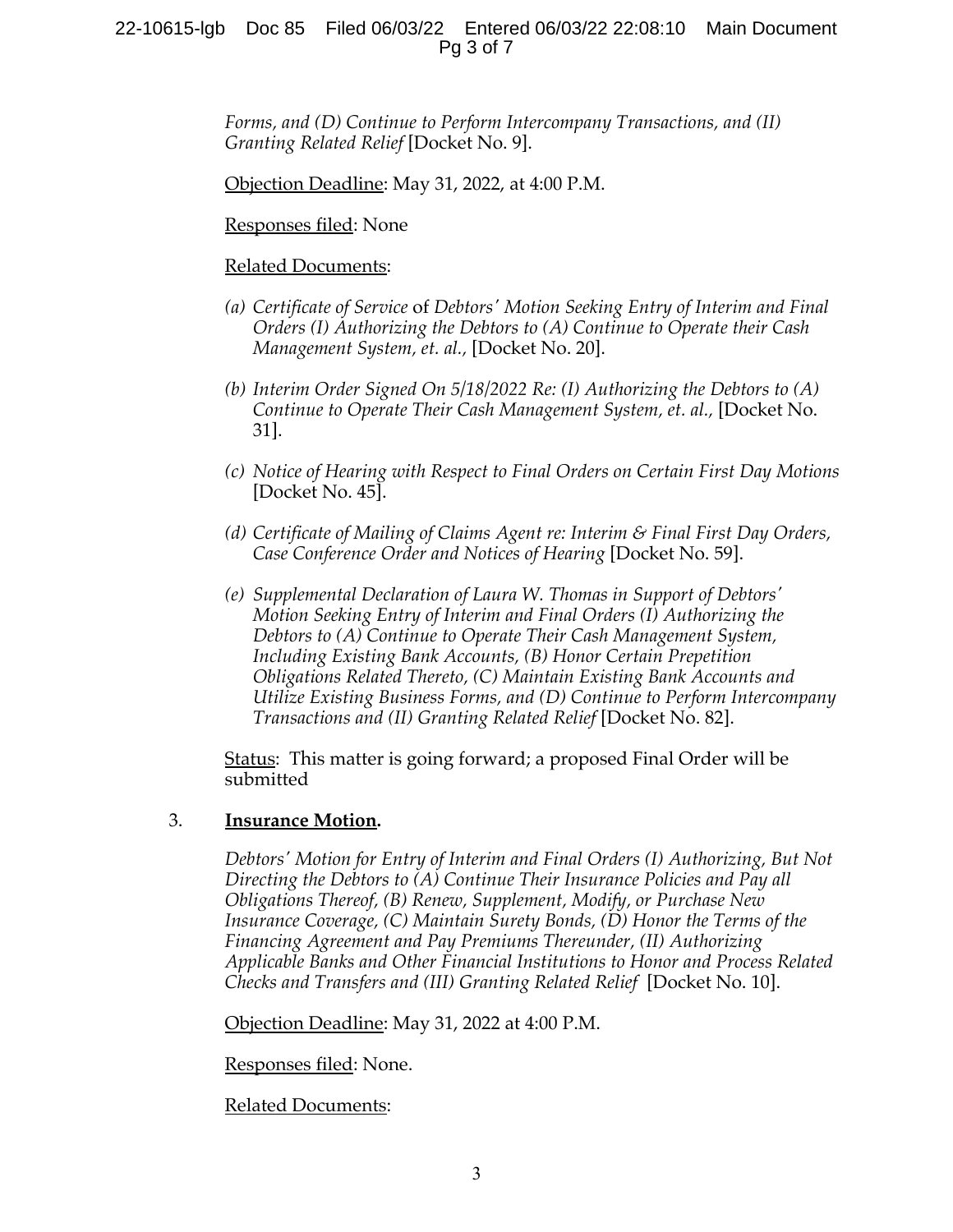## 22-10615-lgb Doc 85 Filed 06/03/22 Entered 06/03/22 22:08:10 Main Document Pg 4 of 7

- *(a) Certificate of Service of Claims Agent re: Debtors' Motion for Entry of Interim and Final Orders (I) Authorizing, But Not Directing the Debtors to (A) Continue Their Insurance Policies and Pay all Obligations Thereof et. al.,* [Docket No. 20].
- *(b) Interim Order Signed On 5/18/2022 Re: Interim Order Signed On 5/18/2022 Re: (I) Authorizing, But Not Directing the Debtors to (A) Continue Their Insurance Policies and Pay All Obligations Thereof,* et al., [Docket No. 34].
- *(c) Notice of Hearing with Respect to Final Orders on Certain First Day Motions* [Docket No. 45].
- *(d) Certificate of Mailing of Claims Agent re: Interim & Final First Day Orders, Case Conference Order and Notices of Hearing* [Docket No. 59].

Status: This matter is going forward; a proposed Final Order will be submitted.

## 4. **Foreign Vendors.**

*Debtors' Motion for Entry of Interim and Final Orders Authorizing the Debtors to Pay the Prepetition Claims of Certain Foreign Vendors* [Docket No. 11].

Objection Deadline: May 31, 2022, at 4:00 P.M.

Responses filed: None.

#### Related Documents:

- *(a) Certificate of Service of Claims Agent re: Debtors' Motion for Entry of Interim and Final Orders Authorizing the Debtors to Pay the Prepetition Claims of Certain Foreign Vendors* [Docket No. 20].
- *(b) Interim Order Signed On 5/18/2022 Re: Authorizing the Debtors to Pay the Prepetition Claims of Certain Foreign Vendors* [Docket No. 33].
- *(c) Notice of Hearing with Respect to Final Orders on Certain First Day Motions* [Docket No. 45].
- *(d) Certificate of Mailing of Claims Agent re: Interim & Final First Day Orders, Case Conference Order and Notices of Hearing* [Docket No. 59].

Status: This matter is going forward; a proposed Final Order will be submitted.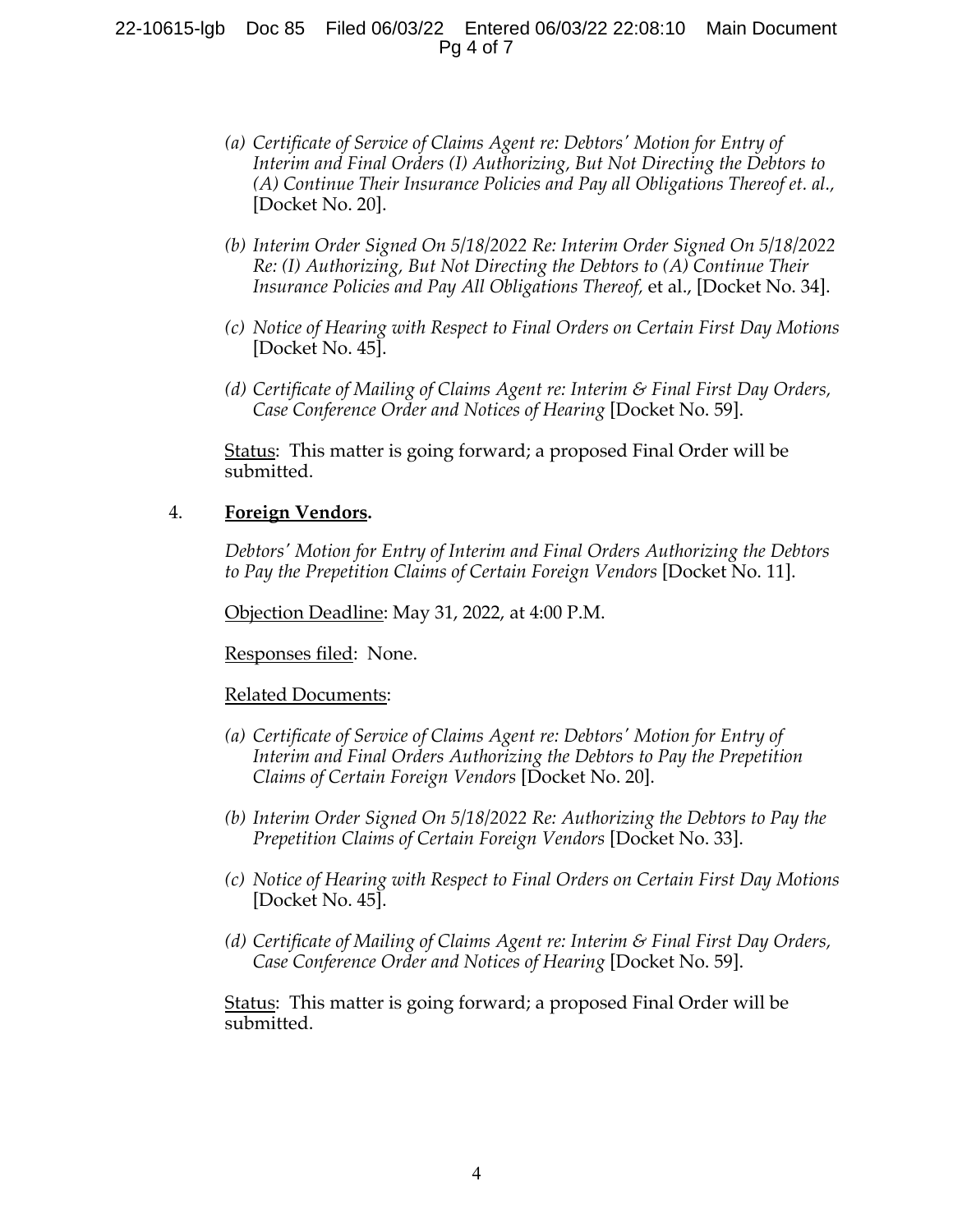## 5. **Taxes.**

*Debtors' Motion for Entry of Interim and Final Orders (I) Authorizing, But Not Directing the Debtors to Pay the Prepetition Taxes and Fees (II) Authorizing Applicable Banks and Other Financial Institutions to Honor and Process Related Checks and (III) Granting Related Relief* [Docket No. 12].

Objection Deadline: May 31, 2022, at 4:00 P.M.

## Responses filed: None.

## Related Documents:

- *(a) Certificate of Service of Claims Agent re: Debtors' Motion for Entry of Interim and Final Orders (I) Authorizing, But Not Directing the Debtors to Pay the Prepetition Taxes and Fees et al.,* [Docket No. 20].
- *(b) Interim Order Signed On 5/18/2022* Re: *(I) Authorizing But Not Directing Debtors To Pay The Prepetition Taxes And Fees (II) Authorizing Applicable Banks And Other Financial Institutions To Honor And Process Related Checks And (III) Granting Related Relief* [Docket No. 35].
- *(c) Notice of Hearing with Respect to Final Orders on Certain First Day Motions* [Docket No. 45].
- *(d) Certificate of Mailing of Claims Agent re: Interim & Final First Day Orders, Case Conference Order and Notices of Hearing* [Docket No. 59].

Status: This matter is going forward; a proposed Final Order will be submitted.

## **II. Adjourned Matters:**

## 6. **DIP Financing.**

*Debtors' Motion for Entry of Interim and Final Orders, Pursuant to 11 U.S.C. §§ 105, 361, 362, 363, 364, 503, 506, 507 and 552, (I) Authorizing Debtors to (A) Obtain Post-Petition Financing and (B) Use Cash Collateral, (II) Granting Liens and Providing Claims with Superpriority Administrative Expense Status, (III) Granting Adequate Protection to the Prepetition Secured Parties, (IV) Modifying the Automatic Stay, (V) Scheduling a Final Hearing and (VI) Granting Related Relief* [Docket No. 14].

Objection Deadline: May 31, 2022, at 4:00 P.M.

Responses filed: None.

### Related Documents: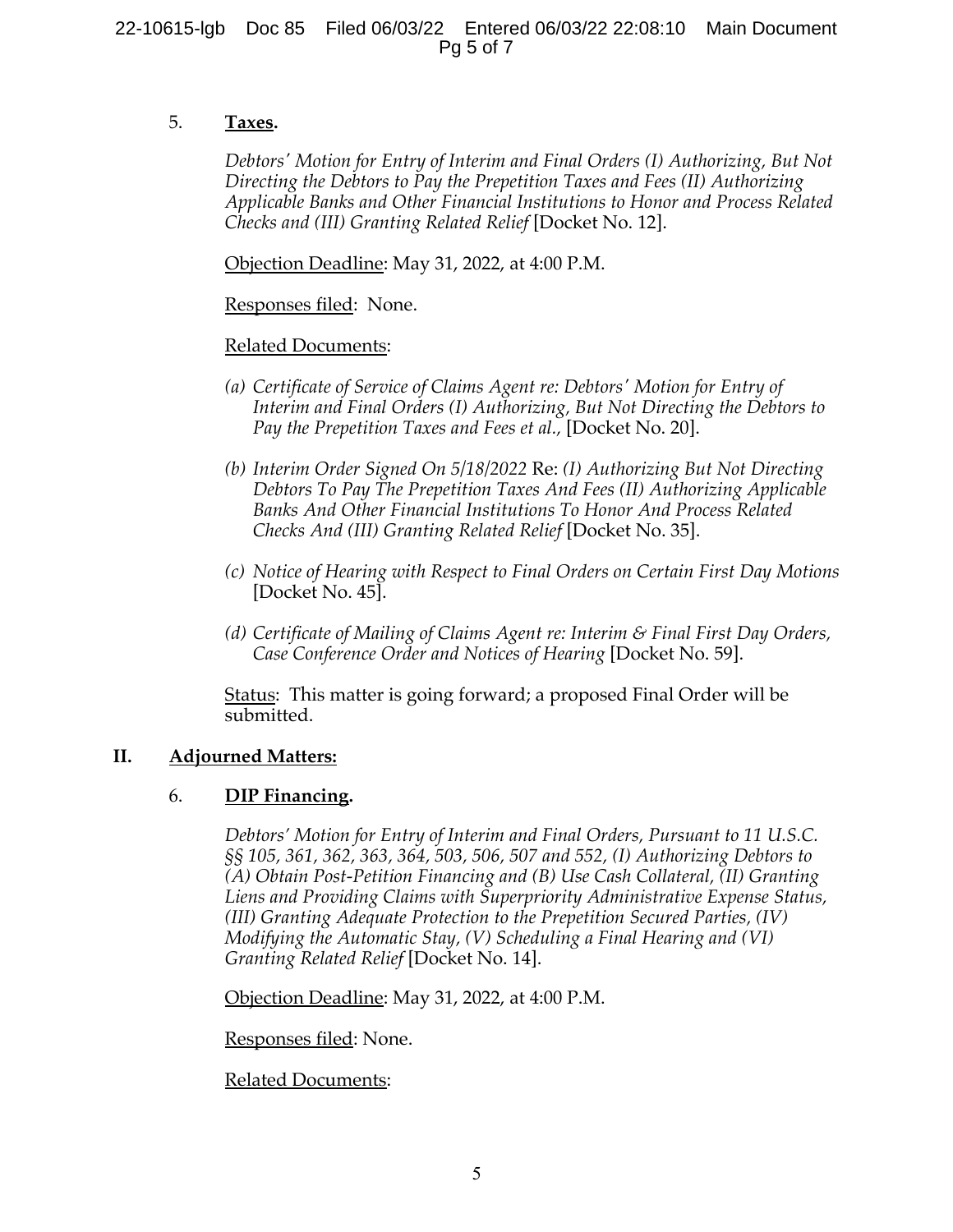### 22-10615-lgb Doc 85 Filed 06/03/22 Entered 06/03/22 22:08:10 Main Document Pg 6 of 7

- (a) *Declaration of Glenn Tobias in Support of Debtor-In-Possession Financing Motion and Bidding Procedures and Sale Motion* [Docket No. 15].
- (b) Certificate of Mailing of Claims Agent *re: First Day Pleadings, Notice of Hearing and Agenda* [Docket No. 20].
- (c) *Notice of Filing of Revised Interim Order in Connection with Debtors Motion for Entry of Interim and Final Orders, Pursuant to 11 U.S.C. §§ 105, 361, 362, 363, 364, 503, 506, 507, and 552, (I) Authorizing the Debtors to (A) Obtain Postpetition Financing and (B) Use Cash Collateral et al.,* [Docket No. 21].
- (d) *Interim Order Signed On 5/18/2022 Re: (I) Authorizing the Debtors to Obtain Postpetition Senior Secured, Priming and Superpriority Financing, (II) Authorizing Use of Cash Collateral et. al.,* [Docket No. 39].
- (e) *Notice of Final Hearing on DIP Motion* [Docket No. 41].
- (f) *Notice of Hearing with Respect to Final Orders on Certain First Day Motions* [Docket No. 45].
- (g) *Certificate of Mailing of Claims Agent re: Interim & Final First Day Orders, Case Conference Order and Notices of Hearing* [Docket No. 59].

Status: The hearing on this matter had been adjourned on consent of the parties to June 15, 2022 at 3:00 p.m.

Dated: New York, New York June 3, 2022

> PARETEUM CORPORATION, *et al*. *Debtors and Debtors in Possession By its Proposed Counsel* TOGUT, SEGAL & SEGAL LLP, By:

/s/Frank A. Oswald FRANK A. OSWALD BRIAN F. MOORE AMY M. ODEN One Penn Plaza, Suite 3335 New York, New York 10119 Telephone: (212) 594-5000 frankoswald@teamtogut.com bmoore@teamotogut.com aoden@teamtogut.com

and;